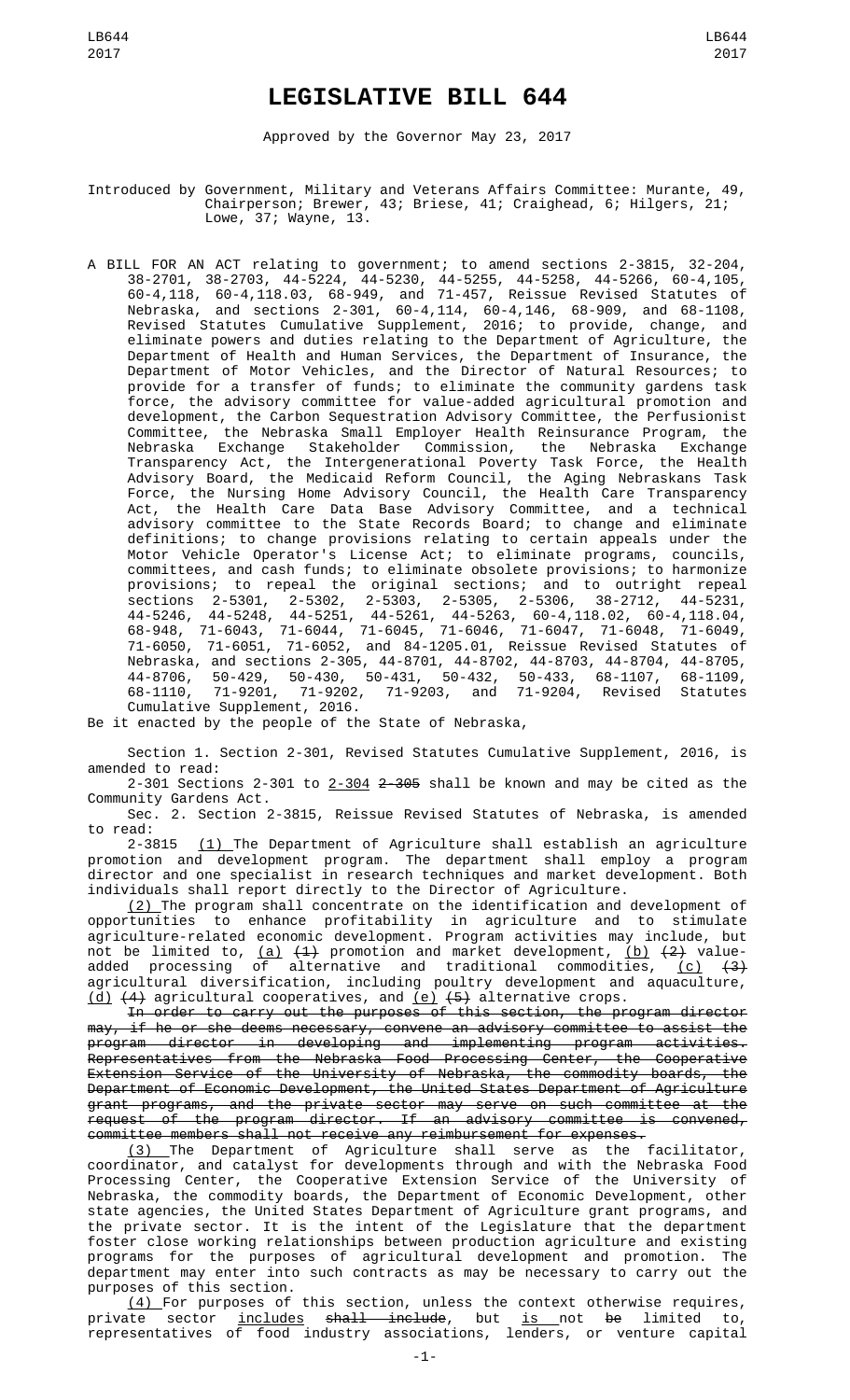groups.

Sec. 3. Section 32-204, Reissue Revised Statutes of Nebraska, is amended to read:

32-204 The Election Administration Fund is hereby created. The fund shall consist of federal funds, state funds, gifts, and grants appropriated for the administration of elections. The Secretary of State shall use the fund for voting systems, provisional voting, computerized statewide voter registration lists, voter registration, training or informational materials related to elections, and any other costs related to elections. Any money in the fund available for investment shall be invested by the state investment officer pursuant to the Nebraska Capital Expansion Act and the Nebraska State Funds Investment Act. The State Treasurer shall transfer any funds in the Carbon Sequestration Assessment Cash Fund on the effective date of this act to the Election Administration Fund.

Sec. 4. Section 38-2701, Reissue Revised Statutes of Nebraska, is amended to read:

38-2701 Sections 38-2701 to 38-2711 38-2712 shall be known and may be cited as the Perfusion Practice Act.

Sec. 5. Section 38-2703, Reissue Revised Statutes of Nebraska, is amended to read:

38-2703 For purposes of the Perfusion Practice Act:

## (1) Board means the Board of Medicine and Surgery;<br>(2) Committee means the Perfusionist Committee

Committee means the Perfusionist Committee created under section  $38 - 2712;$ 

(2) (3) Extracorporeal circulation means the diversion of a patient's blood through a heart-lung machine or a similar device that assumes the functions of the patient's heart, lungs, kidney, liver, or other organs;

 $(3)$   $(4)$  Perfusion means the functions necessary for the support, treatment, measurement, or supplementation of the cardiovascular, circulatory, and respiratory systems or other organs, or a combination of such activities, and to ensure the safe management of physiologic functions by monitoring and analyzing the parameters of the systems under an order and under the supervision of a licensed physician, including:

(a) The use of extracorporeal circulation, long-term cardiopulmonary support techniques including extracorporeal carbon dioxide removal and extracorporeal membrane oxygenation, and associated therapeutic and diagnostic technologies;

(b) Counterpulsation, ventricular assistance, autotransfusion, blood conservation techniques, myocardial and organ preservation, extracorporeal life support, and isolated limb perfusion;

(c) The use of techniques involving blood management, advanced life support, and other related functions; and

(d) In the performance of the acts described in subdivisions (a) through (c) of this subdivision:

(i) The administration of:

(A) Pharmacological and therapeutic agents; and

(B) Blood products or anesthetic agents through the extracorporeal circuit or through an intravenous line as ordered by a physician;

(ii) The performance and use of:

(A) Anticoagulation monitoring and analysis;

- (B) Physiologic monitoring and analysis;
- (C) Blood gas and chemistry monitoring and analysis;
- (D) Hematologic monitoring and analysis;
- (E) Hypothermia and hyperthermia;
- (F) Hemoconcentration and hemodilution; and

(G) Hemodialysis; and

 $(iii)$  The observation of signs and symptoms related to perfusion services,<br>determination of whether the signs and symptoms exhibit abnormal the determination of whether the signs and symptoms exhibit abnormal characteristics, and the implementation of appropriate reporting, clinical perfusion protocols, or changes in, or the initiation of, emergency procedures; and

(4) (5) Perfusionist means a person who is licensed to practice perfusion pursuant to the Perfusion Practice Act.

Sec. 6. Section 44-5224, Reissue Revised Statutes of Nebraska, is amended to read:

44-5224 The purposes of the Small Employer Health Insurance Availability Act are to promote the availability of health insurance coverage to small employers regardless of their health status or claims experience, to prevent abusive rating practices, to require disclosure of rating practices to purchasers, to establish rules regarding renewability of coverage, to establish limitations on the use of preexisting condition exclusions, to provide for development of basic and standard health benefit plans to be offered to all small employers, to provide for establishment of a reinsurance program, and to improve the overall fairness and efficiency of the small group health insurance market. The act is not intended to provide a comprehensive solution to the problem of affordability of health care or health insurance.

Sec. 7. Section 44-5230, Reissue Revised Statutes of Nebraska, is amended to read:

44-5230 Basic health benefit plan shall mean a lower cost health benefit plan regulated by the <u>Department of Insurance</u> <del>board</del>.

Sec. 8. Section 44-5255, Reissue Revised Statutes of Nebraska, is amended to read:

44-5255 Standard health benefit plan shall mean a health benefit plan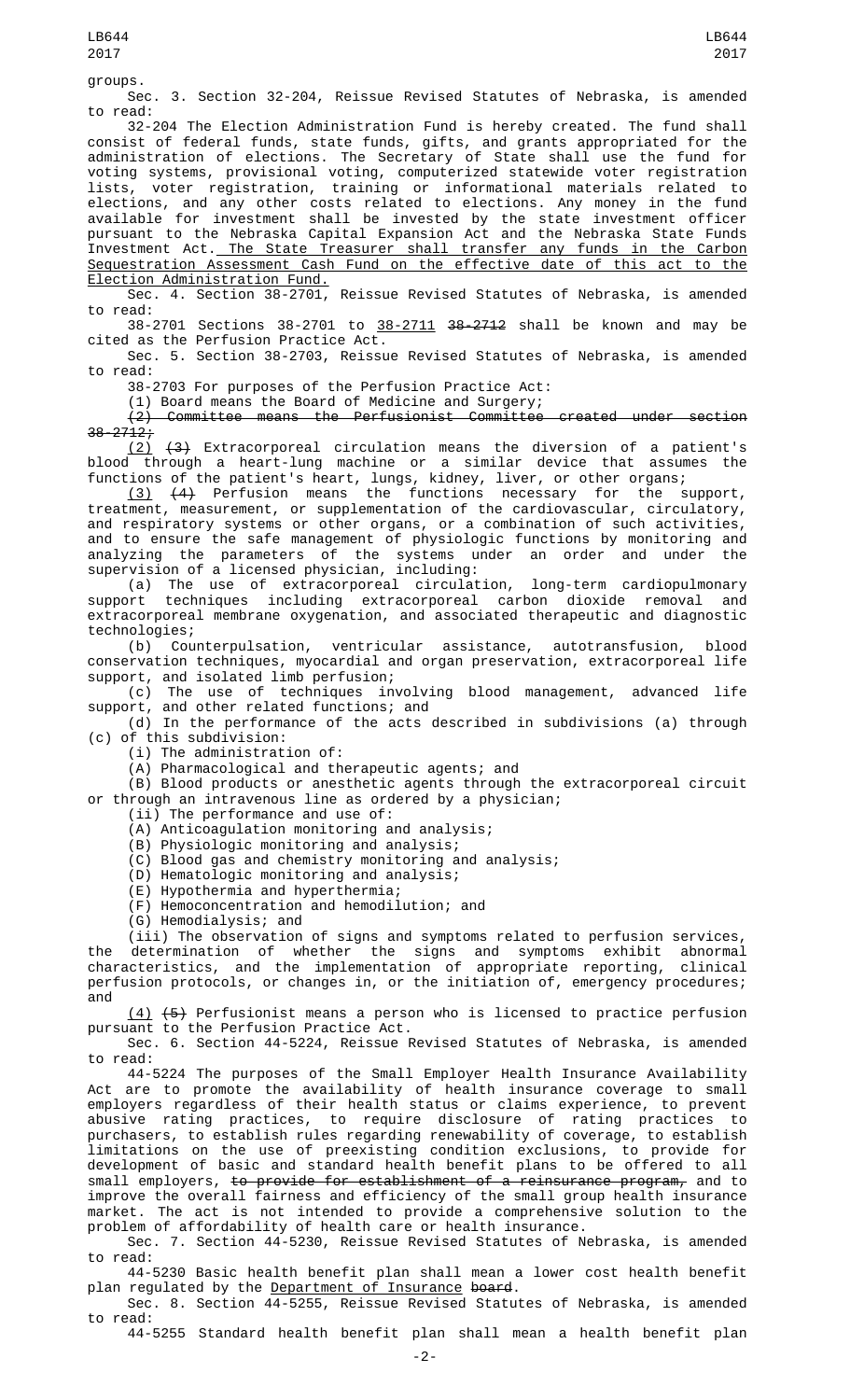regulated by the Department of Insurance board.

Sec. 9. Section 44-5258, Reissue Revised Statutes of Nebraska, is amended to read:

44-5258 (1) Premium rates for health benefit plans subject to the Small Employer Health Insurance Availability Act shall be subject to the following provisions:

(a) The index rate for a rating period for any class of business shall not exceed the index rate for any other class of business by more than twenty percent;

(b) For a class of business, the premium rates charged during a rating period to small employers with similar case characteristics for the same or similar coverage or the rates that could be charged to such employers under the rating system for that class of business shall not vary from the index rate by more than twenty-five percent of the index rate;

(c) The percentage increase in the premium rate charged to a small employer for a new rating period may not exceed the sum of the following:

(i) The percentage change in the new business premium rate measured from the first day of the prior rating period to the first day of the new rating period. In the case of a health benefit plan into which the small employer carrier is no longer enrolling new small employers, the small employer carrier shall use the percentage change in the base premium rate if such change does not exceed, on a percentage basis, the change in the new business premium rate for the most similar health benefit plan into which the small employer carrier is actively enrolling new small employers;

(ii) Any adjustment, not to exceed fifteen percent annually and adjusted pro rata for rating periods of less than one year, due to the claim experience, health status, or duration of coverage of the employees or dependents of the small employer as determined from the small employer carrier's rate manual for the class of business; and

(iii) Any adjustment due to change in coverage or change in the case characteristics of the small employer as determined from the small employer carrier's rate manual for the class of business;

(d) Adjustments in rates for claim experience, health status, and duration of coverage shall not be charged to individual employees or dependents. Any such adjustment shall be applied uniformly to the rates charged for all employees and dependents of the small employer;

(e) Premium rates for health benefit plans shall comply with the requirements of this section<del> notwithstanding any assessments paid or payable by</del> small employer carriers pursuant to section 44-5261;

(f) A small employer carrier may utilize industry as a case characteristic in establishing premium rates, provided that the highest rate factor associated with any industry classification shall not exceed the lowest rate factor associated with any industry classification by more than fifteen percent;

(g) In the case of health benefit plans delivered or issued for delivery prior to January 1, 1995, a premium rate for a rating period may exceed the ranges set forth in subdivisions (a) and (b) of this subsection for a period of three years following January 1, 1995. In such case, the percentage increase in the premium rate charged to a small employer for a new rating period shall not exceed the sum of the following:

(i) The percentage change in the new business premium rate measured from the first day of the prior rating period to the first day of the new rating period. In the case of a health benefit plan into which the small employer carrier is no longer enrolling new small employers, the small employer carrier shall use the percentage change in the base premium rate if such change does not exceed, on a percentage basis, the change in the new business premium rate for the most similar health benefit plan into which the small employer carrier is actively enrolling new small employers; and

(ii) Any adjustment due to change in coverage or change in the case characteristics of the small employer as determined from the carrier's rate manual for the class of business;

(h)(i) Small employer carriers shall apply rating factors, including case characteristics, consistently with respect to all small employers in a class of business. Rating factors shall produce premiums for identical groups which differ only by the amounts attributable to plan design and do not reflect differences due to the nature of the groups assumed to select particular health benefit plans.

(ii) A small employer carrier shall treat all health benefit plans issued or renewed in the same calendar month as having the same rating period;

(i) For the purposes of this subsection, a health benefit plan that contains a restricted network provision shall not be considered similar coverage to a health benefit plan that does not contain such a provision if the restriction of benefits to network providers results in substantial differences in claim costs;

(j) The small employer carrier shall not use case characteristics, other than age, gender, industry, geographic area, family composition, and group size without the prior approval of the director; and

(k) The director may establish regulations to implement the provisions of this section and to assure that rating practices used by small employer carriers are consistent with the purposes of the act, including regulations that:

(i) Assure that differences in rates charged for health benefit plans by small employer carriers are reasonable and reflect objective differences in plan design, not including differences due to the nature of the groups assumed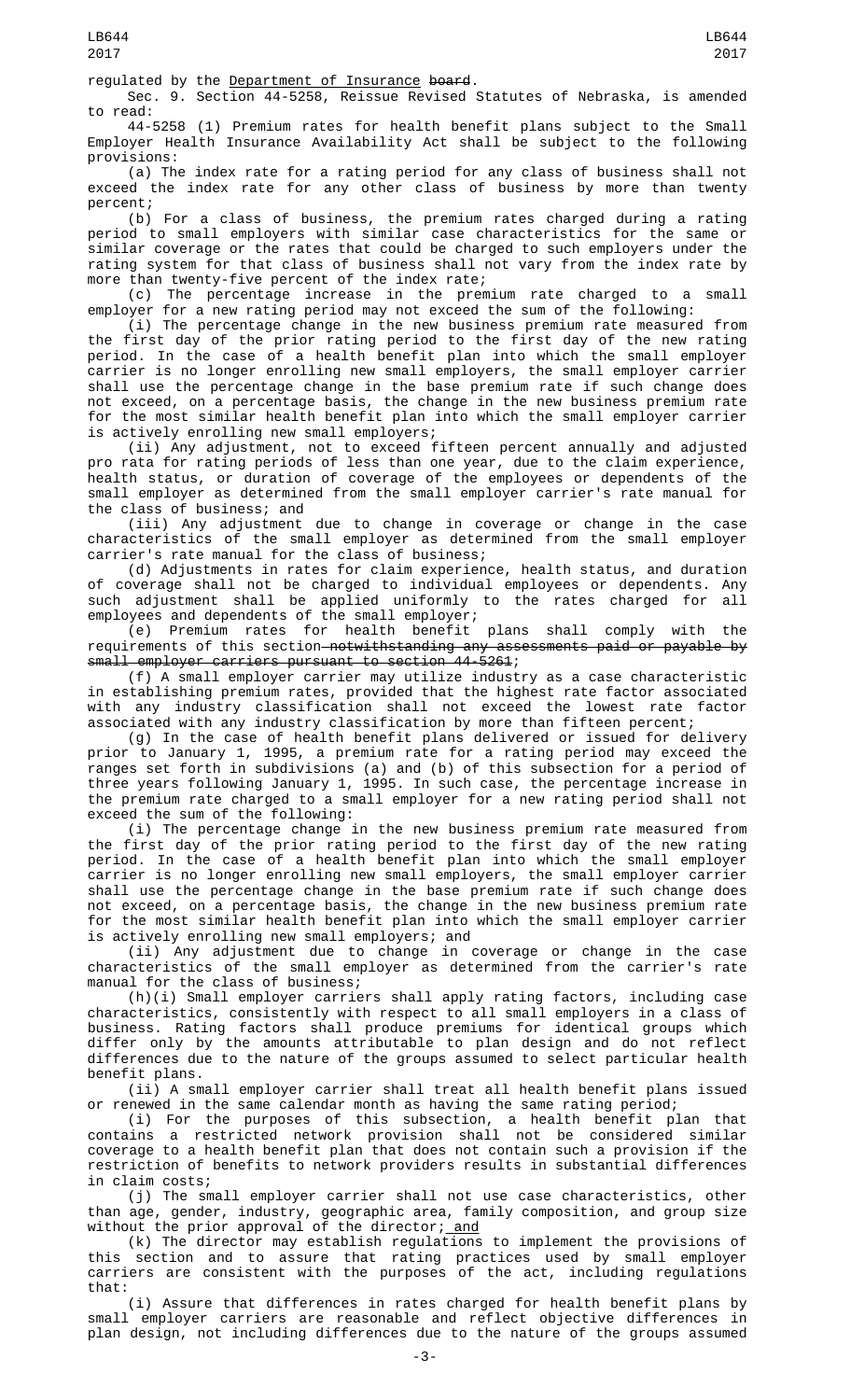to select particular health benefit plans; and

(ii) Prescribe the manner in which case characteristics may be used by small employer carriers.

(2) A small employer carrier shall not transfer a small employer involuntarily into or out of a class of business. A small employer carrier shall not offer to transfer a small employer into or out of a class of business unless such offer is made to transfer all small employers in the class of business without regard to case characteristics, claim experience, health status, or duration of coverage since issue.

(3) The director may suspend for a specified period the application of subdivision (1)(a) of this section as to the premium rates applicable to one or more small employers included within a class of business of a small employer carrier for one or more rating periods upon a filing by the small employer carrier and a finding by the director either that the suspension is reasonable in light of the financial condition of the small employer carrier or that the suspension would enhance the efficiency and fairness of the marketplace for small employer health insurance.

(4) In connection with the offering for sale of any health benefit plan to a small employer, a small employer carrier shall make a reasonable disclosure, as part of its solicitation and sales materials, of all of the following:

(a) The extent to which premium rates for a specified small employer are established or adjusted based upon the actual or expected variation in claims costs or actual or expected variation in health status of the employees of the small employer and their dependents;

(b) The provisions of the health benefit plan concerning the small employer carrier's right to change premium rates and the factors, other than claim experience, that affect changes in premium rates;

(c) The provisions relating to the renewability of policies and contracts; and

(d) The provisions relating to any preexisting condition provision.

(5)(a) Each small employer carrier shall maintain at its principal place of business a complete and detailed description of its rating practices and renewal underwriting practices, including information and documentation that demonstrate that its rating methods and practices are based upon commonly accepted actuarial assumptions and are in accordance with sound actuarial principles.

(b) Each small employer carrier shall file with the director annually on or before March 15, an actuarial certification certifying that the carrier is in compliance with the act and that the rating methods of the small employer carrier are actuarially sound. Such certification shall be in a form and manner, and shall contain such information, as specified by the director. A copy of the certification shall be retained by the small employer carrier at its principal place of business.

(c) A small employer carrier shall make the information and documentation described in subdivision (a) of this subsection available to the director upon request. Except in cases of violations of the act, the information shall be considered proprietary and trade secret information and shall not be subject to disclosure by the director to persons outside of the Department of Insurance except as agreed to by the small employer carrier or as ordered by a court of competent jurisdiction.

Sec. 10. Section 44-5266, Reissue Revised Statutes of Nebraska, is amended to read:

44-5266 (1) Each small employer carrier shall actively market health benefit plan coverage, including the basic health benefit plans and standard health benefit plans, to eligible small employers in the state. If a small employer carrier denies coverage to a small employer on the basis of the health status or claims experience of the small employer or its employees or dependents, the small employer carrier shall offer the small employer the opportunity to purchase a basic health benefit plan and a standard health benefit plan.

 $(2)(a)$  Except as provided in subdivision (b) of this subsection, no small employer carrier, agent, or broker shall, directly or indirectly, engage in the following activities:

(i) Encouraging or directing small employers to refrain from filing an application for coverage with the small employer carrier because of the health status, claims experience, industry, occupation, or geographic location of the small employer; or

(ii) Encouraging or directing small employers to seek coverage from<br>another carrier because of the health status, claims experience, industry, carrier because of the health status, claims experience, industry, occupation, or geographic location of the small employer.

(b) The provisions of subdivision (a) of this subsection shall not apply with respect to information provided by a small employer carrier, an agent, or a broker to a small employer regarding the established geographic service area or a restricted network provision of a small employer carrier.

(3)(a) Except as provided in subdivision (b) of this subsection, no small employer carrier shall, directly or indirectly, enter into any contract, agreement, or arrangement with an agent or broker that provides for or results in the compensation paid to an agent or broker for the sale of a health benefit plan to be varied because of the health status, claims experience, industry, occupation, or geographic location of the small employer.

(b) The provisions of subdivision (a) of this subsection shall not apply with respect to a compensation arrangement that provides compensation to an agent or broker on the basis of percentage of premium except that the

LB644 2017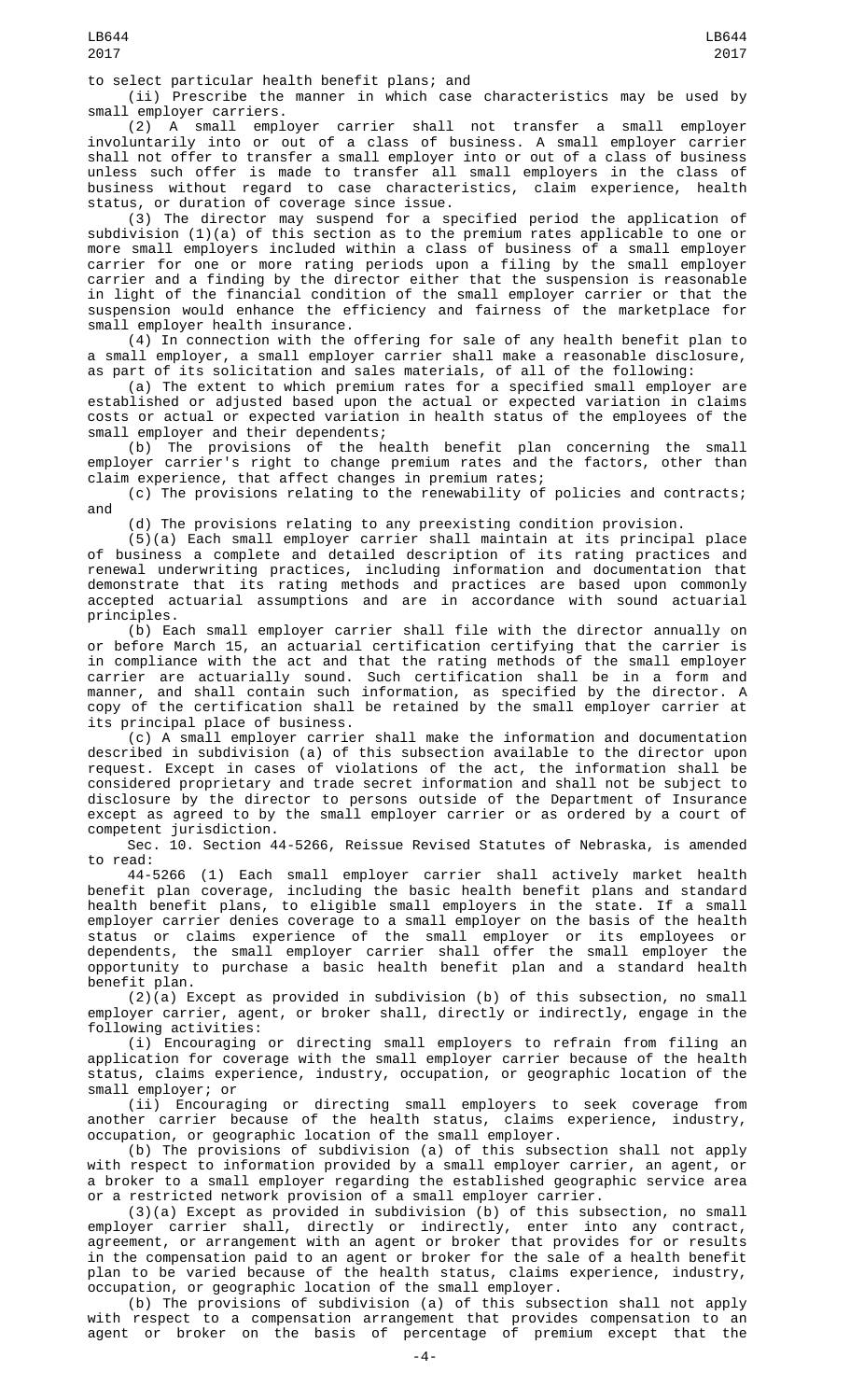percentage shall not vary because of the health status, claims experience, industry, occupation, or geographic area of the small employer.

A small employer carrier shall provide reasonable compensation $_{\tau}$ provided under the plan of operation of the program, to an agent or broker, if any, for the sale of a basic health benefit plan or a standard health benefit plan.

(5) No small employer carrier, agent, or broker may induce or otherwise encourage a small employer to separate or otherwise exclude an employee from health coverage or benefits provided in connection with the employee's employment.

(6) Denial by a small employer carrier of an application for coverage from a small employer shall be in writing and shall state the reason or reasons for the denial.

(7) The director may establish rules and regulations setting forth additional standards to provide for the fair marketing and broad availability of health benefit plans to small employers in this state.

(8)(a) A violation of this section by a small employer carrier, an agent, or a broker shall be an unfair trade practice in the business of insurance under the Unfair Insurance Trade Practices Act.

(b) If a small employer carrier enters into a contract, agreement, or other arrangement with a third-party administrator to provide administrative, marketing, or other services related to the offering of health benefit plans to small employers in this state, the third-party administrator shall be subject to this section as if it were a small employer carrier.

Sec. 11. Section 60-4,105, Reissue Revised Statutes of Nebraska, amended to read:

60-4,105 (1) Unless otherwise provided by statute, any person aggrieved by a final decision or order of the director or the Department of Motor Vehicles to cancel, suspend, revoke, or refuse to issue or renew any operator's license, any decision of the director made after consideration of advice from the Health Advisory Board, or suspension of an operator's license under the License Suspension Act may appeal to either the district court of the county in which the person originally applied for the license or the district court of the county in which such person resides or, in the case of a nonresident, to the district court of Lancaster County within thirty days after the date of the final decision or order.

(2) Summons shall be served on the department within thirty days after the filing of the petition in the manner provided for service of a summons in section 25-510.02. Within thirty days after service of the petition and summons, the department shall prepare and transmit to the petitioner a certified copy of the official record of the proceedings before the department. The department shall require payment of a five-dollar fee prior to the transmittal of the official record. The petitioner shall file the transcript with the court within fourteen days after receiving the transcript from the department.

(3) The district court shall hear the appeal as in equity without a jury and determine anew all questions raised before the director. Either party may appeal from the decision of the district court to the Court of Appeals.

(4) The appeal procedures described in the Administrative Procedure Act shall not apply to this section.

Sec. 12. Section 60-4,114, Revised Statutes Cumulative Supplement, 2016, is amended to read:

60-4,114 (1) The county treasurer may employ such additional clerical help as may be necessary to assist him or her in the performance of the ministerial duties required of him or her under the Motor Vehicle Operator's License Act and, for such additional expense, shall be reimbursed as set out in section 60-4,115.

(2) The director may, in his or her discretion, appoint department personnel to examine all applicants who apply for an initial license or whose licenses have been revoked or canceled to ascertain such person's ability to operate a motor vehicle properly and safely.

(3) Except as otherwise provided in section 60-4,122, the application process, in addition to the other requisites of the act, shall include the following:

(a) An inquiry into the medical condition and visual ability of the applicant to operate a motor vehicle;

(b) An inquiry into the applicant's ability to drive and maneuver a motor vehicle, except that no driving skills test shall be conducted using an autocycle; and

(c) An inquiry touching upon the applicant's knowledge of the motor vehicle laws of this state, which shall include sufficient questions to indicate familiarity with the provisions thereof.

(4) If an applicant is denied or refused a certificate for license or a <u>license is canceled</u>, such applicant <u>or licensee shall have the right to a</u>n immediate appeal to the director from the decision. It shall be the duty of the director to review the appeal and issue a final order, to be made not later than ten days after the receipt of the appeal by the director<u>. The director</u>  $_{\tau}$ except that if the director requests the advice of the Health Advisory Board on the matter, the director shall have up to forty-five days after the day a medical or vision problem is referred to him or her to consult with members of the board to obtain the medical opinion necessary to make a decision and shall issue a final order not later than ten days following receipt of the medical opinion if the applicant or licensee submits reports from a physician of his or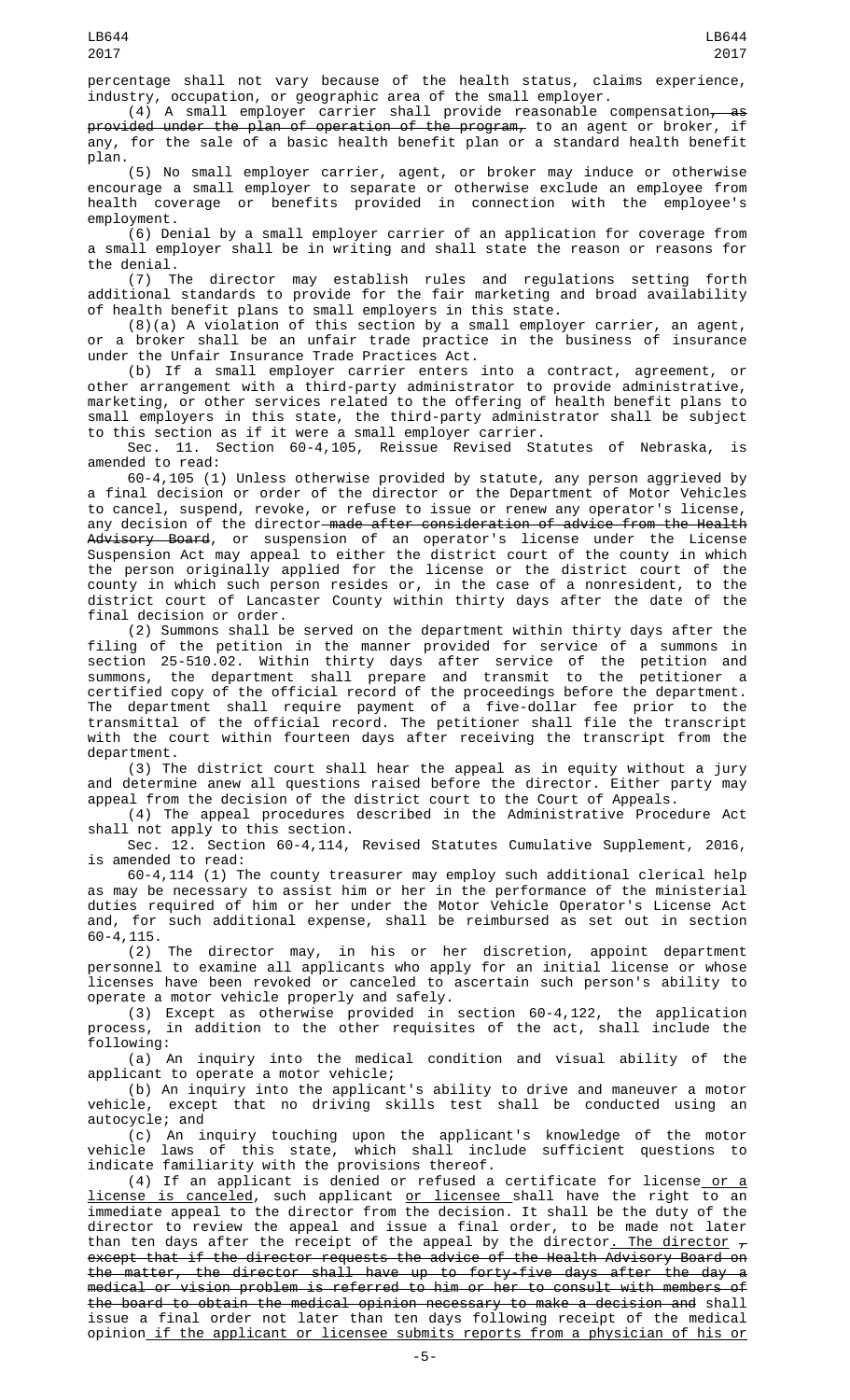her choice for the director's consideration as provided in section 60-4,118.03. The applicant or licensee who files an appeal pursuant to this section shall notify the director in writing if he or she intends to submit records or reports for consideration. Such notice must be received by the director not later than ten days after an appeal is filed pursuant to this section to stay the director's decision until after the consideration of such records or reports as provided in section 60-4,118.03. After consideration of evidence in the records of the applicant or licensee, including any records submitted by the applicant or licensee the advice of the board, the director shall make a determination of the applicant's physical or mental ability <u>of the applicant or</u> licensee to operate a motor vehicle and shall issue a final order. The order shall be in writing, shall be accompanied by findings of fact and conclusions of law, and shall be sent by regular United States mail to the <del>applicant's</del> last-known address<u> of the applicant or licensee</u>. The order may be appealed as provided in section 60-4,105.

Sec. 13. Section 60-4,118, Reissue Revised Statutes of Nebraska, is amended to read:

60-4,118 (1) No operator's license shall be granted to any applicant until such applicant satisfies the examiner that he or she possesses sufficient powers of eyesight to enable him or her to obtain a Class O license and to operate a motor vehicle on the highways of this state with a reasonable degree of safety. The Department of Motor Vehicles<del>, with the advice of the Health</del> A<del>dvisory Board,</del> shall adopt and promulgate rules and regulations:

(a) Requiring a minimum acuity level of vision. Such level may be obtained through the use of standard eyeglasses, contact lenses, or bioptic or telescopic lenses which are specially constructed vision correction devices which include a lens system attached to or used in conjunction with a carrier lens; and

(b) Requiring a minimum field of vision. Such field of vision may be obtained through standard eyeglasses, contact lenses, or the carrier lens of the bioptic or telescopic lenses.

(2) If a vision aid is used by the applicant to meet the vision requirements of this section, the operator's license of the applicant shall be restricted to the use of such vision aid when operating the motor vehicle. If the applicant fails to meet the vision requirements, the examiner shall require the applicant to present an optometrist's or ophthalmologist's statement certifying the vision reading obtained when testing the applicant within ninety days of the applicant's license examination. If the vision reading meets the vision requirements prescribed by the department, the vision requirements of this section shall have been met. If the vision reading demonstrates that the applicant is required to use bioptic or telescopic lenses to operate a motor vehicle, the statement from the optometrist or ophthalmologist shall also indicate when the applicant needs to be reexamined for purposes of meeting the vision requirements for an operator's license as prescribed by the department. If such time period is two years or more after the date of the application, the license shall be valid for two years. If such time period is less than two years, the license shall be valid for such time period.

(3) If the applicant for an operator's license discloses that he or she has any other physical impairment which may affect the safety of operation by such applicant of a motor vehicle, the examiner shall require the applicant to show cause why such license should be granted and, through such personal examination and demonstration as may be prescribed by the director—<del>with the</del> <del>advice of the Health Advisory Board</del>, to show the necessary ability to safely operate a motor vehicle on the highways. The director may also require the person to appear before the board or a designee of the board. If the examiner $_\tau$ <del>board, or designee</del> is then satisfied that such applicant has the ability to safely operate a motor vehicle, an operator's license may be issued to the applicant subject, at the discretion of the director, to a limitation to operate only such motor vehicles at such time, for such purpose, and within such area as the license shall designate.

(4)(a) The director may, when requested by a law enforcement officer, when the director has reason to believe that a person may be physically or mentally incompetent to operate a motor vehicle, or when a person's driving record appears to the department to justify an examination, <del>request the advice of the</del> <del>Health Advisory Board and may</del> give notice to the person to appear before an examiner<del>, the board,</del> or a designee of the director for examination concerning the person's ability to operate a motor vehicle safely. Any such request by a law enforcement officer shall be accompanied by written justification for such request and shall be approved by a supervisory law enforcement officer, police chief, or county sheriff.

(b) A refusal to appear before an examiner<del>, the board,</del> or a designee of the director for an examination after notice to do so shall be unlawful and shall result in the immediate cancellation of the person's operator's license by the director.

(c) If the person cannot qualify at the examination by an examiner, his or her operator's license shall be immediately surrendered to the examiner and forwarded to the director who shall cancel the person's operator's license.

(d) If in the opinion of the board the person cannot qualify at the examination by the board, the board shall advise the director. If the director determines after consideration of the advice of the board that the person lacks the physical or mental ability to operate a motor vehicle, the director shall notify the person in writing of the decision. Upon receipt of the notice, the person shall immediately surrender his or her operator's license to the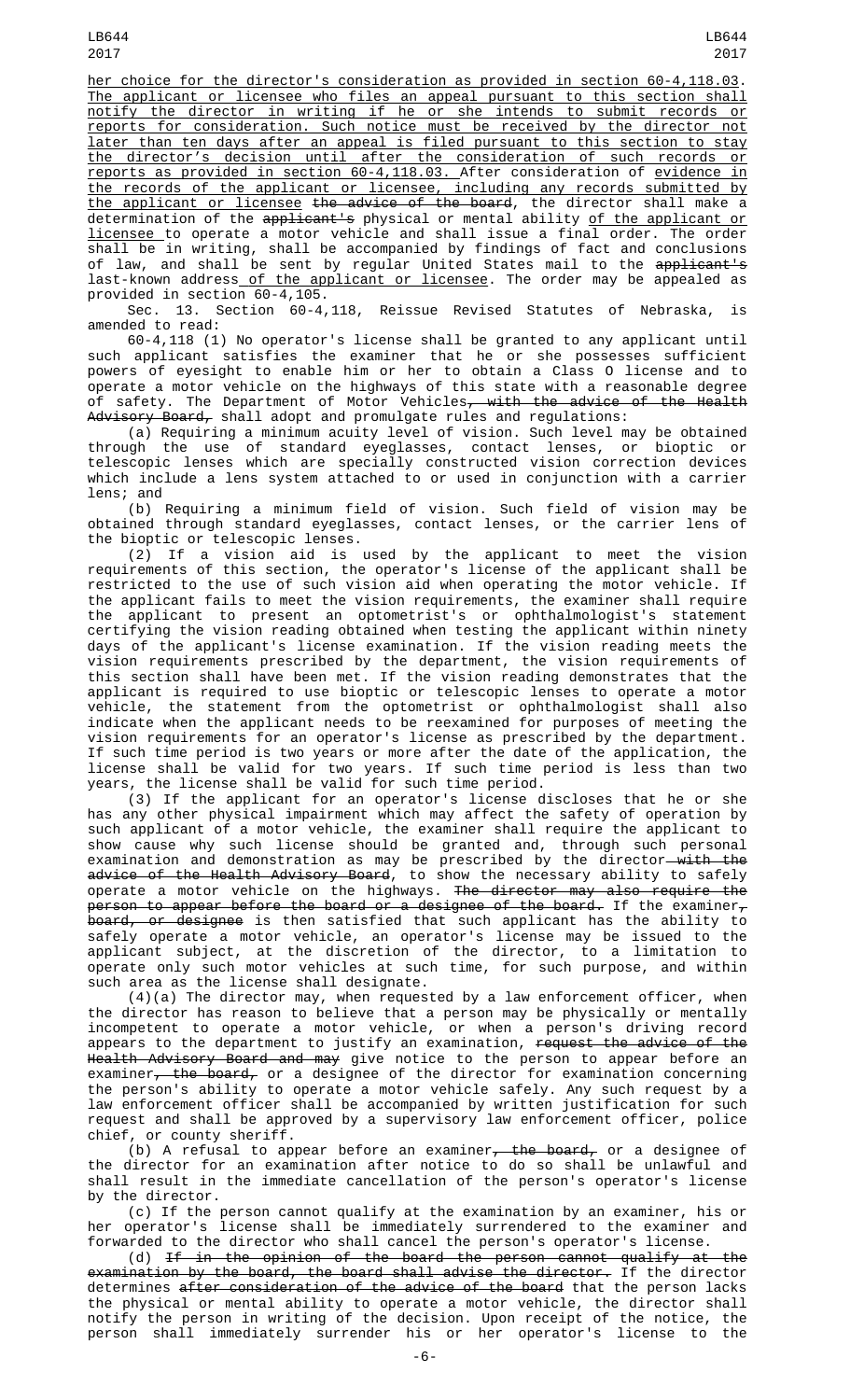(e) Refusal to surrender an operator's license on demand shall be unlawful, and any person failing to surrender his or her operator's license as required by this subsection shall be guilty of a Class III misdemeanor.

Sec. 14. Section 60-4,118.03, Reissue Revised Statutes of Nebraska, is amended to read:

60-4,118.03 Whenever the director reviews the denial or cancellation of an operator's license because of mental, medical, or vision problems that may affect the person's ability to safely operate a motor vehicle requests the advice of the Health Advisory Board concerning the physical or mental ability of an applicant for or holder of an operator's license to operate a motor <del>vehicle</del> as provided in sections 60-4,114 and 60-4,118, the <u>director may</u> <u>consider</u> <del>board may formulate its advice from</del> records and reports <u>from a</u> qualified physician or may cause an examination and report to be made by one or more members of the board or any qualified person designated by the board. The applicant or licensee may cause a written report to be forwarded to the <u>director</u> <del>board</del> by a physician of his or her choice\_<u>pursuant to an immediate</u> appeal to the director under section 60-4,114. The director shall grant reasonable time for the applicant or licensee to submit such records. The director shall give due consideration to any such report.

Reports received <u>by the director</u> <del>or made by the board or any of its</del> members for the purpose of assisting the director in determining whether a person is qualified to be licensed shall be for the confidential use of <del>the</del> <del>board,</del> the director<del>,</del> and any designees of the director and may not be divulged to any person other than the applicant or licensee or used in evidence in any legal proceeding, except that a report may be admitted in an appeal of an order of the director based on the report. Any person aggrieved by a decision of the director made pursuant to this section after consideration of advice given by the board may appeal the decision as provided in section 60-4,105.

No <del>member of the board and no</del> person examining any applicant or licensee shall be liable in tort or otherwise for any opinion, recommendation, or report presented to the board or the director if such action was taken in good faith and without malice.

Sec. 15. Section 60-4,146, Revised Statutes Cumulative Supplement, 2016, is amended to read:

60-4,146 (1) In addition to certifying himself or herself under this section, an applicant shall also certify himself or herself under section 60-4,144.01.

(2) Upon making application pursuant to section 60-4,144 or 60-4,148.01, any applicant who operates or expects to operate a commercial motor vehicle in interstate or foreign commerce and who is not subject to 49 C.F.R. part 391 shall certify that he or she is not subject to 49 C.F.R. part 391. Any applicant making certification pursuant to this subsection shall meet the physical and vision requirements established in section 60-4,118 and shall be subject to the provisions of such section<del> relating to the Health Advisory</del> Board.

(3) Upon making application pursuant to section 60-4,144 or 60-4,148.01, any applicant who operates or expects to operate a commercial motor vehicle solely in intrastate commerce and who is subject to 49 C.F.R. part 391 adopted pursuant to section 75-363 shall certify that the applicant meets the qualification requirements of 49 C.F.R. part 391.

(4) Upon making application for a CLP-commercial learner's permit or commercial driver's license, any applicant who operates or expects to operate a commercial motor vehicle solely in intrastate commerce and who is not subject to 49 C.F.R. part 391 adopted pursuant to section 75-363 shall certify that he or she is not subject to 49 C.F.R. part 391. Any applicant making certification pursuant to this subsection shall meet the physical and vision requirements established in section 60-4,118 and shall be subject to the provisions of such section-relating to the Health Advisory Board.

(5) An applicant who certifies that he or she is not subject to 49 C.F.R. part 391 under subsection (2) or (4) of this section shall answer the following questions on the application:

(a) Have you within the last three months (e.g. due to diabetes, epilepsy, mental illness, head injury, stroke, heart condition, neurological disease, etc.):

(i) lost voluntary control or consciousness ... yes ... no

(ii) experienced vertigo or multiple episodes of dizziness or fainting ... yes ... no

(iii) experienced disorientation ... yes ... no

(iv) experienced seizures ... yes ... no

(v) experienced impairment of memory, memory loss ... yes ... no

Please explain: ............................... (b) Do you experience any condition which affects your ability to operate a motor vehicle? (e.g. due to loss of, or impairment of, foot, leg, hand, arm; neurological or neuromuscular disease, etc.) ... yes ... no

Please explain: .........................................

(c) Since the issuance of your last driver's license/permit has your health or medical condition changed or worsened? ... yes ... no

Please explain, including how the above affects your ability to drive: ................................................. Sec. 16. Section 68-909, Revised Statutes Cumulative Supplement, 2016, is

amended to read:

68-909 (1) All contracts, agreements, rules, and regulations relating to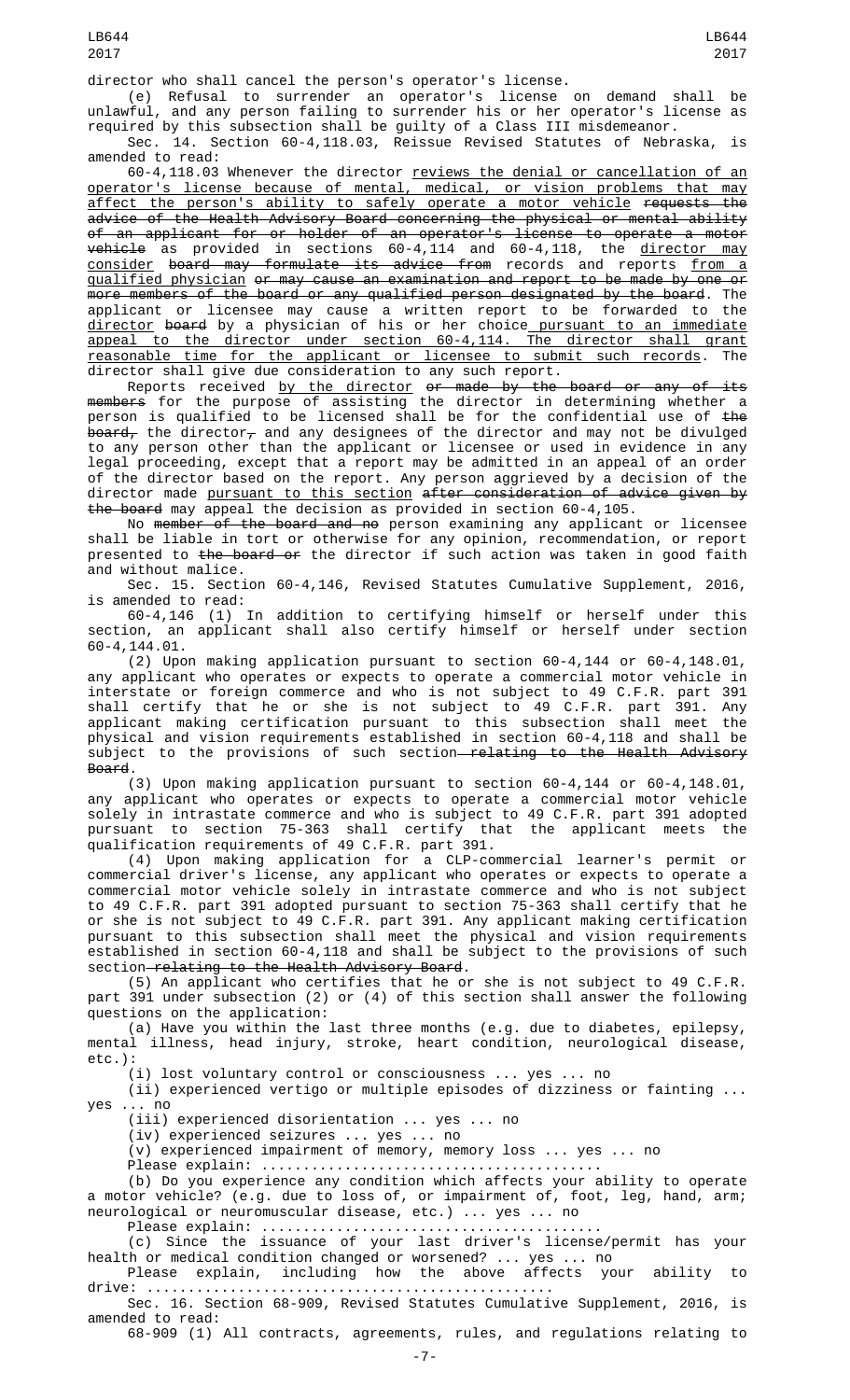(2) Prior to the adoption and promulgation of proposed rules and regulations under section 68-912 or relating to the implementation of medicaid state plan amendments or waivers, the department shall provide a report to the Governor<sub>7</sub> <u>and </u>the Legislature<del>, and the Medicaid Reform Council</del> no later than December 1 before the next regular session of the Legislature summarizing the purpose and content of such proposed rules and regulations and the projected impact of such proposed rules and regulations on recipients of medical assistance and medical assistance expenditures. The report submitted to the Legislature shall be submitted electronically. Any changes in medicaid copayments in fiscal year 2011-12 are exempt from the reporting requirement of this subsection and the requirements of section 68-912.

(3) The Medicaid Reform Council, no later than thirty days after the date of receipt of any report under subsection (2) of this section, may conduct a public meeting to receive public comment regarding such report. The council shall promptly provide any comments and recommendations regarding such report in writing to the department. Such comments and recommendations shall be advisory only and shall not be binding on the department, but the department shall promptly provide a written response to such comments or recommendations to the council.

 $(3)$   $(4)$  The department shall monitor and shall periodically, as necessary, but no less than biennially, report to the Governor $_{\mathcal{T}}$  <u>and </u>the Legislature<del>, and</del> the Medicaid Reform Council on the implementation of rules and regulations, medicaid state plan amendments, and waivers adopted under the Medical Assistance Act and the effect of such rules and regulations, amendments, or waivers on eligible recipients of medical assistance and medical assistance expenditures. The report submitted to the Legislature shall be submitted electronically.

Sec. 17. Section 68-949, Reissue Revised Statutes of Nebraska, is amended to read:

68-949 (1) It is the intent of the Legislature that the department implement reforms to the medical assistance program such as those contained in the Medicaid Reform Plan, including (a) an incremental expansion of home and community-based services for aged persons and persons with disabilities consistent with such plan, (b) an increase in care coordination or disease management initiatives to better manage medical assistance expenditures on behalf of high-cost recipients with multiple or chronic medical conditions, and (c) other reforms as deemed necessary and appropriate by the department, in consultation with the committee and the Medicaid Reform Council.

 $(2)$   $(2)$   $(3)$  The department shall develop recommendations based on a comprehensive analysis of various options available to the state under applicable federal law for the provision of medical assistance to persons with disabilities who are employed, including persons with a medically improved disability, to enhance and replace current eligibility provisions contained in subdivision (8) of section 68-915.

(b) The department shall provide a draft report of such recommendations to the committee and the Medicaid Reform Council no later than October 1, 2008. The council shall conduct a public meeting no later than October 15, 2008, to discuss and receive public comment regarding such report. The council shall provide any comments and recommendations regarding such report in writing to the department and the committee no later than November 1, 2008. The department shall provide a final report of such recommendations to the Governor, the committee, and the council no later than December 1, 2008.

<u>(3)</u> <del>(3)(a)</del> The department shall develop recommendations for further modification or replacement of the defined benefit structure of the medical assistance program. Such recommendations shall be consistent with the public policy in section 68-905 and shall consider the needs and resources of lowincome Nebraska residents who are eligible or may become eligible for medical assistance, the experience and outcomes of other states that have developed and implemented such changes, and other relevant factors as determined by the department.

(b) The department shall provide a draft report of such recommendations to the committee and the Medicaid Reform Council no later than October 1, 2008. The council shall conduct a public meeting no later than October 15, 2008, to discuss and receive public comment regarding such report. The council shall provide any comments and recommendations regarding such report in writing to the department and the committee no later than November 1, 2008. The department shall provide a final report of such recommendations to the Governor, the committee, and the council no later than December 1, 2008.

Sec. 18. Section 68-1108, Revised Statutes Cumulative Supplement, 2016, is amended to read:

68-1108 (1) On or before December 15, 2014, the Aging Nebraskans Task Force shall present electronically to the Legislature a report of recommendations for the statewide strategic plan described in section 68-1107. The Department of Health and Human Services shall <del>also</del> annually report electronically to the Legislature the percentage growth of medicaid spending for people over sixty-five years of age for no fewer than five years following acceptance of the application to the State Balancing Incentive Payments Program pursuant to section 81-3138.

(2) The task force shall develop a state plan as provided in section